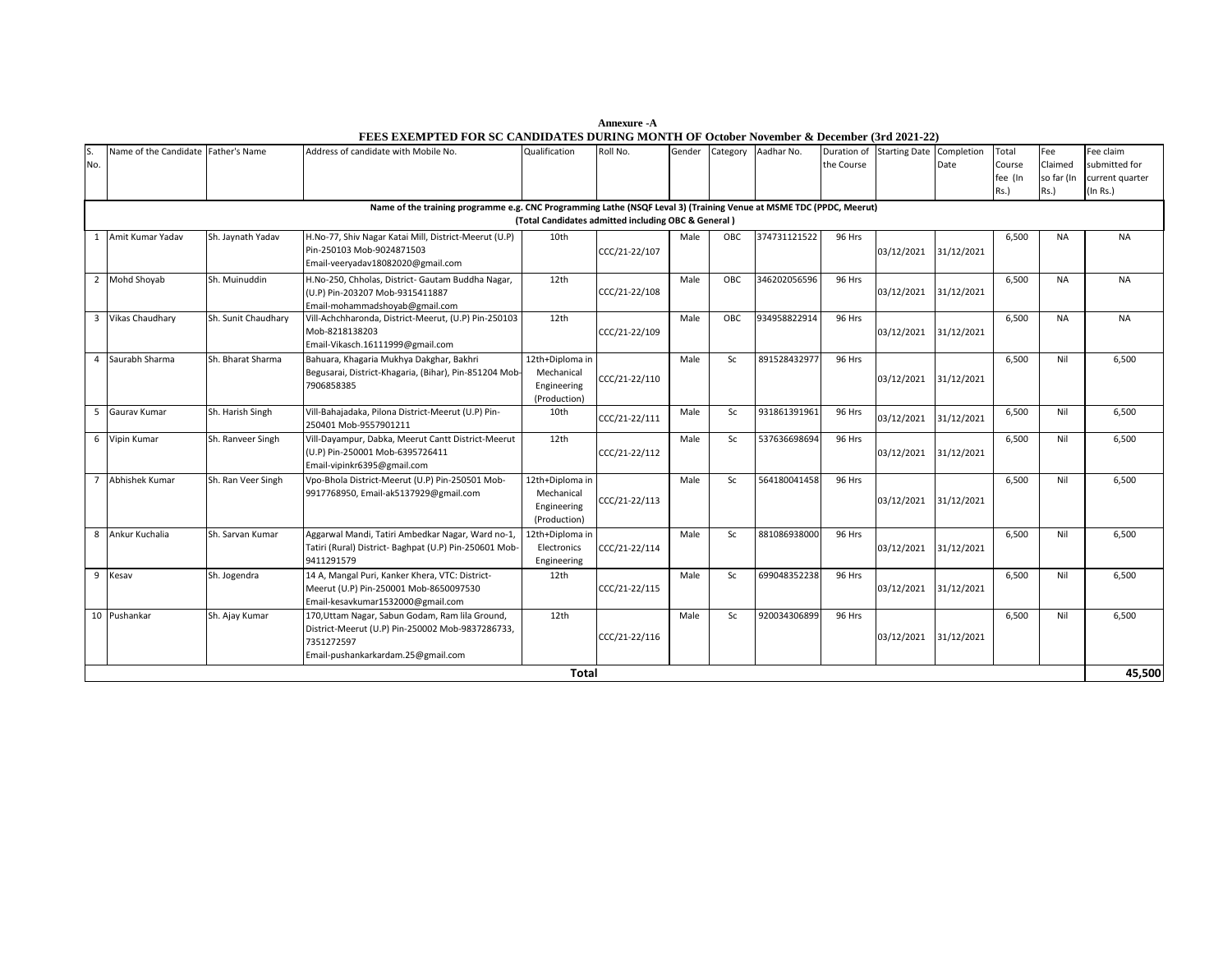| Annexure -B                                                                               |
|-------------------------------------------------------------------------------------------|
| FEES EXEMPTED FOR SC CANDIDATES DURING MONTH OF October November & December (3rd 2021-22) |

| S. No.         | Name of the Candidate | Father's Name               | Address of candidate with Mobile No.                                                                                                                                | Qualification                                       | Roll No.                                            | Gender | Category | Aadhar No.   | Duration of<br>the Course | <b>Starting Date Completion</b> | Date | Total<br>Course<br>fee (In<br>Rs.) | Fee<br>Claimed<br>so far (In<br>$Rs.$ ) | Fee claim<br>submitted for<br>current quarter<br>(In Rs.) |
|----------------|-----------------------|-----------------------------|---------------------------------------------------------------------------------------------------------------------------------------------------------------------|-----------------------------------------------------|-----------------------------------------------------|--------|----------|--------------|---------------------------|---------------------------------|------|------------------------------------|-----------------------------------------|-----------------------------------------------------------|
|                |                       |                             | Name of the training programme e.g. Auto CAD-Mechanical (NSQF Leval 3) (Training Venue at MSME TDC (PPDC, Meerut)                                                   |                                                     | (Total Candidates admitted including OBC & General) |        |          |              |                           |                                 |      |                                    |                                         |                                                           |
| 1              | <b>Aviral Tyagi</b>   | Sh. Prashant<br>Kumar Tyagi | K-1/1019, Shastri Nagar, District-Meerut (U.P) Pin-<br>250004 Mob no-9760079845, Email-<br>aviralt28@gmail.com                                                      | 10th                                                | CCC/21-22/097                                       | Male   | Gen      | 638223348633 | 96 Hrs                    | 03/12/2021 31/12/2021           |      | 6,000                              | <b>NA</b>                               | <b>NA</b>                                                 |
| $\overline{2}$ | Arun Saini            | Sh. Ater Singh              | Soidpur Hosainpur, District-Ghaziabad, (U.P) Pin-<br>201204 Mob no-8938002559 Email-<br>sainiarun09082001@gmail.com                                                 | 10th                                                | CCC/21-22/098                                       | Male   | OBC      | 351457545756 | 96 Hrs                    | 03/12/2021 31/12/2021           |      | 6.000                              | <b>NA</b>                               | <b>NA</b>                                                 |
| $\overline{3}$ | Prince Kumar          | Sh. Bhopal Singh            | H. No.2065, Dr. Ashok Wali Gali, Mawana Munna<br>Lal, Mawana Kalan, District-Meerut (U.P) Pin-<br>250401 Mob no-9105530982 ,Email-<br>princekumarmawana80@gmail.com | 10th                                                | CCC/21-22/099                                       | Male   | OBC      | 325555382253 | 96 Hrs                    | 03/12/2021 31/12/2021           |      | 6,000                              | <b>NA</b>                               | <b>NA</b>                                                 |
| $\overline{4}$ | Krrish                | Sh. Subhash<br>Chandra      | 1032, Bhagwatpura Bhumiya ka pul, District-<br>Meerut (U.P) Pin-250002 Mob no-7302013030<br>Email-krrishkumar5759@gmail.com                                         | 10th                                                | CCC/21-22/100                                       | Male   | Sc       | 294416536261 | 96 Hrs                    | 03/12/2021 31/12/2021           |      | 6,000                              | Nil                                     | 6,000                                                     |
| 5              | Sumit Kumar           | Sh. Dharampal<br>Singh      | 195, Near harijan chopla, bhola, Sisola Khurd, Jani<br>District-Meerut (U.P) Pin-250501 Mob no-<br>9627923668                                                       | $12 th +  T  in$<br>Electrician trade CCC/21-22/101 |                                                     | Male   | Sc       | 397109196600 | 96 Hrs                    | 03/12/2021 31/12/2021           |      | 6.000                              | Nil                                     | 6,000                                                     |
| 6              | Ravi Verma            |                             | Sh. Rakesh Verma 901, Rithani District-Meerut (U.P) Pin-250103<br>Mob no-6397706682, Email-<br>vermaravi7915@gmail.com                                              | 10th                                                | CCC/21-22/102                                       | Male   | Sc       | 941564744109 | 96 Hrs                    | 03/12/2021 31/12/2021           |      | 6,000                              | Nil                                     | 6,000                                                     |
| $\overline{7}$ | <b>Mohit Kumar</b>    | Sh. Sher Singh              | 951, Rithani, District-Meerut (U.P) Pin-250103<br>Mob no-9045362602, Email-853201mk@gmail.com                                                                       | 10th                                                | CCC/21-22/103                                       | Male   | Sc       | 590266781050 | 96 Hrs                    | 03/12/2021 31/12/2021           |      | 6.000                              | Nil                                     | 6.000                                                     |
| 8              | Neeraj Kumar          |                             | Sh. Shiv Datt Singh H.no-937, Delhi Road Ambedkar School wali Gali,<br>Rithani District-Meerut (U.P) Pin-250103 Mob no-<br>9557324320                               | 12 <sub>th</sub>                                    | CCC/21-22/104                                       | Male   | Sc.      | 839527636232 | <b>96 Hrs</b>             | 03/12/2021 31/12/2021           |      | 6.000                              | Nil                                     | 6,000                                                     |
| 9              | Rashi                 | Sh. Veer Singh              | East Rithani Partapur, District-Meerut (U.P) Pin-<br>250103 Mob no-9528390861, Email-<br>piwalrashi@gmail.com                                                       | 12th                                                | CCC/21-22/105                                       | Female | Sc       | 783448028373 | 96 Hrs                    | 03/12/2021 31/12/2021           |      | 6,000                              | Nil                                     | 6,000                                                     |
| 10             | Deepu                 | Sh. Sudesh Kumar            | Vill-Gagol, Gagaul District-Meerut (U.P) Pin-<br>245206, Mob no-9458502183                                                                                          | 10th                                                | CCC/21-22/106                                       | Male   | Sc       | 731689465171 | 96 Hrs                    | 03/12/2021 31/12/2021           |      | 6,000                              | Nil                                     | 6,000                                                     |
|                |                       |                             |                                                                                                                                                                     |                                                     | <b>Total</b>                                        |        |          |              |                           |                                 |      |                                    |                                         | 42,000                                                    |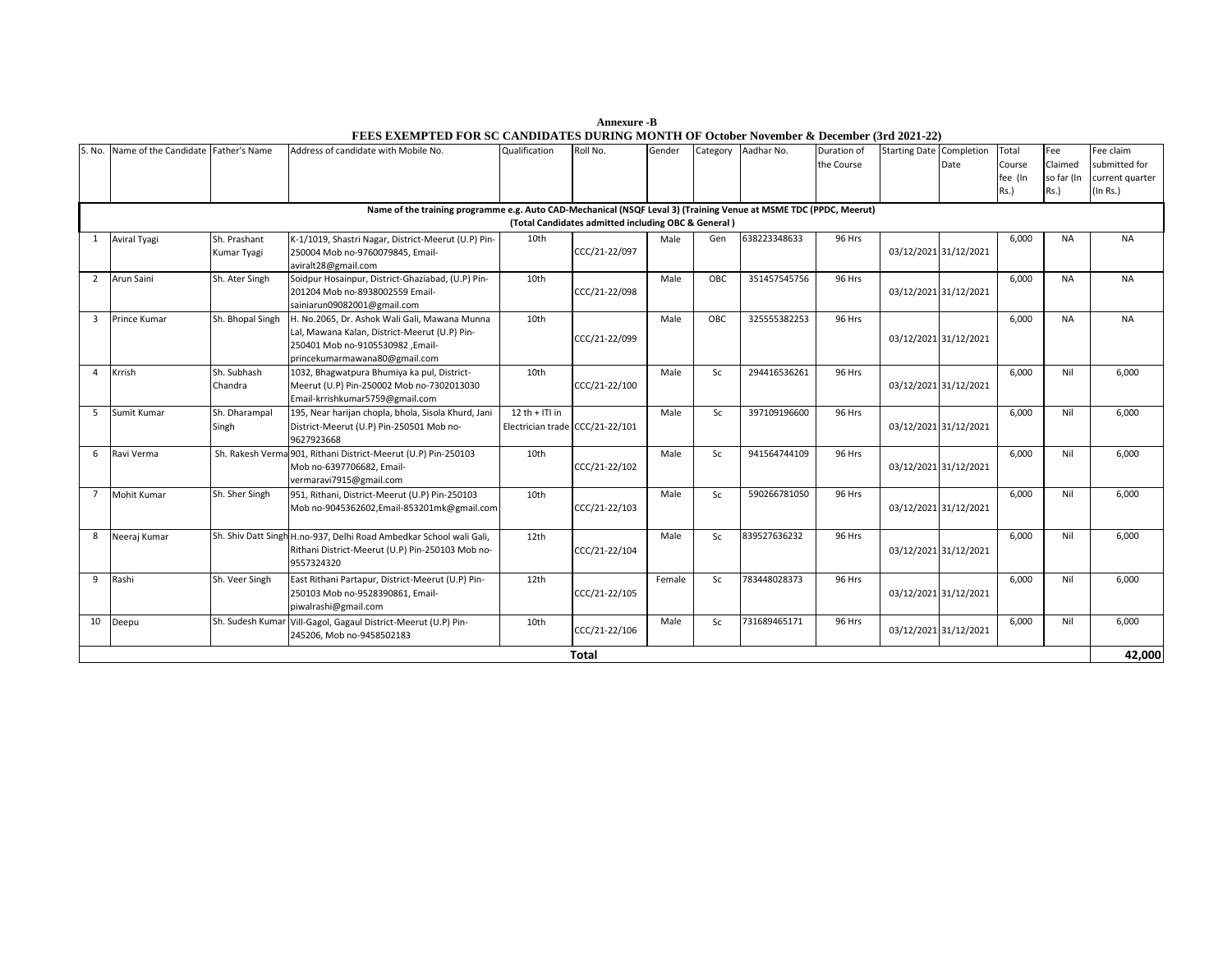| Annexure -C                                                                                          |
|------------------------------------------------------------------------------------------------------|
| <b>FEES EXEMPTED FOR SC CANDIDATES DURING MONTH OF October November &amp; December (3rd 2021-22)</b> |

| S. No.         | Name of the<br>Candidate           | Father's Name      | Address of candidate with Mobile No.                                                                                                         | Qualification                                                               | Roll No.                                                             | Gender |           | Category Aadhar No. | Duration of<br>the Course | <b>Starting Date</b> | n Date    | Completio Total Course<br>fee (In Rs.) | <b>Fee Claimed</b><br>so far (In Rs.) | Fee claim<br>submitted for<br>current quarter<br>(In Rs.) |
|----------------|------------------------------------|--------------------|----------------------------------------------------------------------------------------------------------------------------------------------|-----------------------------------------------------------------------------|----------------------------------------------------------------------|--------|-----------|---------------------|---------------------------|----------------------|-----------|----------------------------------------|---------------------------------------|-----------------------------------------------------------|
|                |                                    |                    | Name of the training programme e.g. MASTER CERTIFICATE COURSE IN CAD/CAM (NSQF Leval 6) (Training Venue at MSME TDC (PPDC, Meerut)           |                                                                             |                                                                      |        |           |                     |                           |                      |           |                                        |                                       |                                                           |
| 1              | Sajan Saini                        | Sh. Sanjay Saini   | H.no-247/23, new Bharat Vihar, Modipuram, District-<br>Meerut (U.P) Pin-250110, Ph.no-9528582428, Email-<br>sajansaini1996@gmail.com         | 12th with Science                                                           | (Total Candidates admitted including OBC & General)<br>CCC/21-22/061 | Male   | OBC       | 345660590533        | 780 Hrs                   | 10/Sep/21            | 22/Mar/22 | 30,000                                 | <b>NA</b>                             | NA                                                        |
| 2              | Prashant Kumar                     | Sh. Janeshwar Das  | H.no-535/2, Chaudhry Colony Malyana, District-Meerut<br>(U.P) Pin-250002 Ph.no-8449717545<br>Email-kumarprashant1723@gmail.com               | 12th+Diploma in<br><b>Mechanical Engineering</b><br>(Production)            | CCC/21-22/062                                                        | Male   | OBC       | 439986494050        | 780 Hrs                   | 10/Sep/21            | 22/Mar/22 | 30,000                                 | <b>NA</b>                             | <b>NA</b>                                                 |
| $\mathbf{B}$   | Avnish Kumar                       | Sh. Rakesh Singh   | Vill-Amarpur Post-Hasanpur Kala District-Meerut (U.P)<br>Pin-250106 Ph.no-8433004324<br>Email-kumar2016@gmail.com                            | 12th+B. Tech in<br><b>Mechanical Engineering</b><br>(Production)            | CC/21-22/063                                                         | Male   | SC        | 979545642564        | 780 Hrs                   | 10/Sep/21            | 22/Mar/22 | 30,000                                 | 15,000                                | 15,000                                                    |
| $\overline{4}$ | Anirudh                            | Sh. Daulat Ram     | Mohalla-Khalsa Vill-Abdullapur, District-Meerut (U.P) Pin<br>250001 Ph.no-9997143970<br>Email-anirudhkumar12100@gmail.com                    | 12th+Diploma in<br><b>Mechanical Engineering</b><br>(Automobile)            | CCC/21-22/064                                                        | Male   | SC        | 972511211894        | 780 Hrs                   | 10/Sep/21            | 22/Mar/22 | 30,000                                 | 15,000                                | 15,000                                                    |
| 5              | Vikrant Kumar                      | Sh. Sandeep Kumar  | Vill+Post Makhiyali District-Muzaffarnagar (U.P) Pin-<br>251001 Ph.no-8755017226<br>Email-vishalkumar0536621@gmail.com                       | 12th with Science                                                           | CCC/21-22/065                                                        | Male   | SC        | 440398360027        | 780 Hrs                   | 10/Sep/21            | 22/Mar/22 | 30,000                                 | 15,000                                | 15,000                                                    |
| 6              | Deepak Kumar                       | Sh. Vikram Singh   | H.no-103, Mohalla Gujran Gate, Sardhana, District-<br>Meerut (U.P) Pin-250342 Ph.no-7906987827<br>Email-deepakkumar7906987827@gmail.com      | 12th with Science                                                           | CCC/21-22/066                                                        | Male   | SC        | 898874728435        | 780 Hrs                   | 10/Sep/21            | 22/Mar/22 | 30.000                                 | 15.000                                | 15,000                                                    |
| $7^{\circ}$    | Pradeep Kumar                      |                    | Sh. Jugendra Pal Singi Lilwan, Budaun Lilwan District-Meerut (U.P)<br>Pin-243641 Ph.no-6387028668<br>Email-                                  | 12th with Science                                                           | CCC/21-22/067                                                        | Male   | <b>SC</b> | 633235351703        | 780 Hrs                   | 10/Sep/21            | 22/Mar/22 | 30,000                                 | 15,000                                | 15,000                                                    |
| 8              | Vishvjeet Singh                    | Sh. R. P. Singh    | H.no-136/1, Mansukh Kuti Shastrinagar, District-Meerut<br>(U.P) Pin-250004 Ph.no-6397865289<br>Email-vishwjeet8218@gmail.com                 | 12th with Science                                                           | CCC/21-22/068                                                        | Male   | SC        | 236309089651        | 780 Hrs                   | 10/Sep/21            | 22/Mar/22 | 30,000                                 | 15,000                                | 15,000                                                    |
| 9              | Himanshu Sonker                    | Sh. Rakesh         | 180, Shriddhapuri, Kankar Khera, Meerut. (U.P.), Pin-<br>250001, Ph. No.6396682840, E-mail-<br>himanshusonker54@gmail.com                    | 12th with Science                                                           | CCC/21-22/069                                                        | Male   | SC        | 653374059319        | 780 Hrs                   | 10/Sep/21            | 22/Mar/22 | 30,000                                 | 15,000                                | 15,000                                                    |
| 10             | Samarth Vashisth Sh. Rajeev Sharma |                    | 167/B, Rajendra Nagar, Gandhi Ashram, Meerut, (U.P.),<br>Pin-250002, Ph. No.8755920808, E-mail-<br>samarthvashietha8@gmail.com               | 12th with Science                                                           | CCC/21-22/070                                                        | Male   | General   | 518007020189        | 780 Hrs                   | 10/Sep/21            | 22/Mar/22 | 30,000                                 | <b>NA</b>                             | <b>NA</b>                                                 |
|                | 11 Sandeep Kumar                   | Sh. Hariram        | Safiyabad Bairiyahwa, Post Salehpur, Sant Kabir Nagar,<br>Munderwa, (U.P.), Pin-272170, Ph.No.6306783673, E-<br>mail-sandeep811423@gamil.com | 12th with Science                                                           | CCC/21-22/071                                                        | Male   | SC        | 777945606666        | 780 Hrs                   | 10/Sep/21            | 22/Mar/22 | 30,000                                 | 15,000                                | 15,000                                                    |
| 12             | Rohit Kumar<br>Gautam              | Sh. Jagan Singh    | Vill-Nausana, Post-Kahira, Nausana Bulandshahr, Kahira<br>(U.P.) Pin-203001, Ph.No.7302738945, E-mail-<br>rohitsodhibsr@gmail.com            | 12th+Diploma in<br><b>Mechanical Engineering</b><br>(Computer Aided Design) | CCC/21-22/072                                                        | Male   | SC        | 318191541831        | 780 Hrs                   | 10/Sep/21            | 22/Mar/22 | 30,000                                 | 15,000                                | 15,000                                                    |
|                | 13 Simran Rani                     | Sh. Mahender Singh | Mohkampur, I.E. Partapur, Meerut. (U.P.), Pin-250103,<br>Ph.No.8449767675,                                                                   | 12th with Science                                                           | CCC/21-22/073                                                        | Female | SC        | 733793569765        | 780 Hrs                   | 10/Sep/21            | 22/Mar/22 | 30,000                                 | 15,000                                | 15,000                                                    |
| 14             | Sweta                              | Sh. Ranpal Singh   | Shivpuram, Nai Basti, Sabun Godam, Meerut, (U.P.), Pin-<br>250002, Ph.No.9837112518,                                                         | 12th with Science                                                           | CCC/21-22/074                                                        | Female | SC        | 459944298603        | 780 Hrs                   | 10/Sep/21            | 22/Mar/22 | 30,000                                 | 15,000                                | 15,000                                                    |
| 15             | Saurabh                            | Sh. Tejpal Singh   | 449/6B, Bhagwat Pura District-Meerut (U.P)<br>Pin-250002 Ph.no-7983344825<br>Email-ss2363246@gmail.com                                       | 10th with ITI in fitter<br>trade                                            | CCC/21-22/075                                                        | Male   | SC        | 898117804133        | 780 Hrs                   | 10/Sep/21            | 22/Mar/22 | 30,000                                 | 15,000                                | 15,000                                                    |
| Total          |                                    |                    |                                                                                                                                              |                                                                             |                                                                      |        |           |                     |                           |                      |           |                                        |                                       | 180,000                                                   |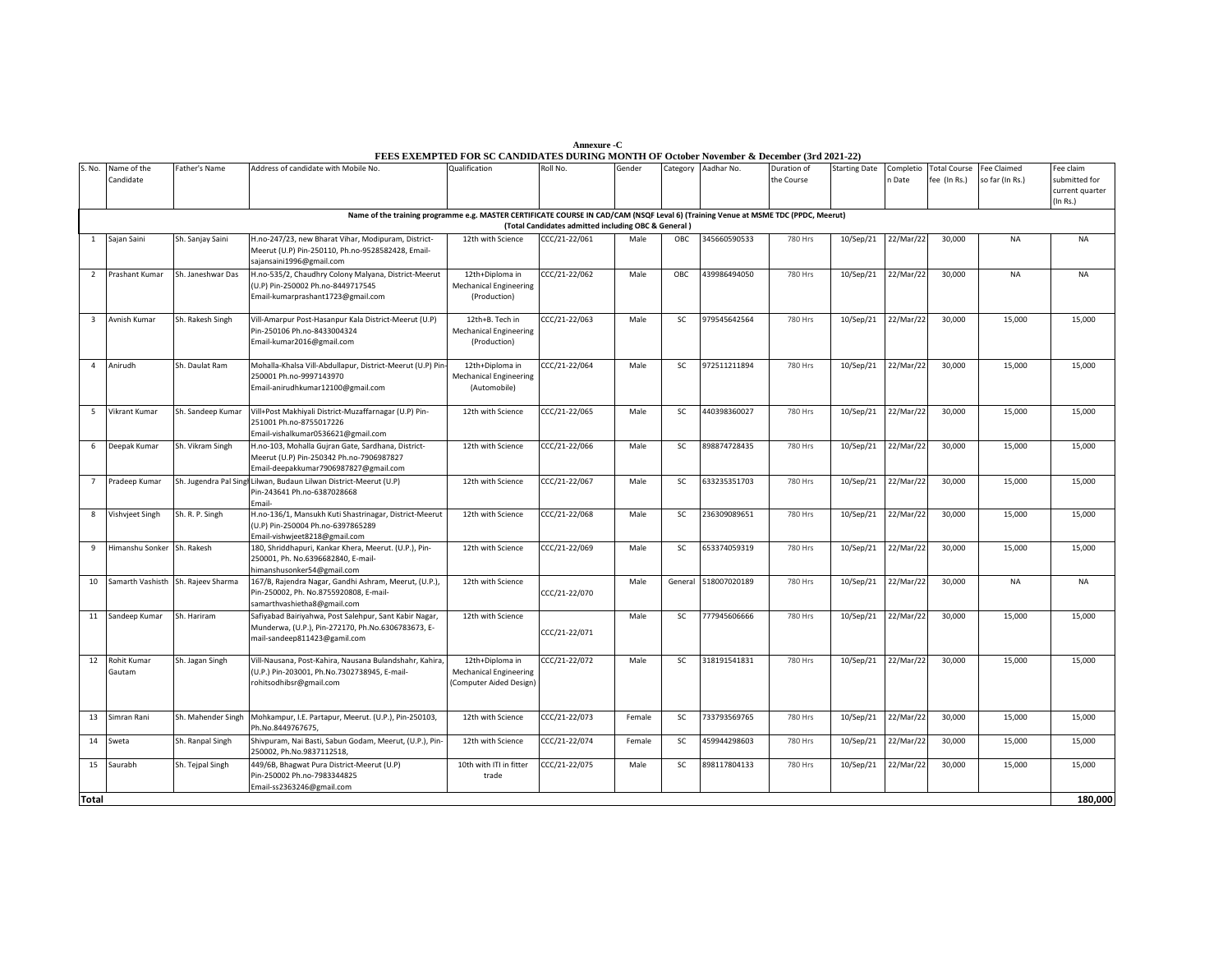S. No. Name of the Candidate Father's Name Address of candidate with Mobile No. Qualification Roll No. Gender Category Aadhar No. Duration of the Course **Starting** Date Completion Date **Total** Course fee (In Rs.) Fee Claimed so far (In Rs.) Fee claim submitted for current quarter (In Rs.) 1 SONAM RANI PRAMOD KUMAR Vill+Post- Lisari,District Meerut, (U.P.) Pin Code-250002 10th Pass PPDCMFW/20-21/01 Female SC 794786955120 780 Hrs 01-01-2021 \*\*\*15-01-2022 30,000 15,000 15,000 2 SUMITA SAHAB SINGH Vill+Post- Lisari,District Meerut, (U.P.) Pin Code-250002 10th Pass PPDCMFW/20-21/02 Female SC 599913781325 780 Hrs 01-01-2021 \*\*\*15-01-2022 30,000 15,000 15,000 3 SANJU UGGRASAN Vill+Post- Lisari,District Meerut, (U.P.) Pin Code-250002 10th Pass PPDCMFW/20-21/03 Female SC 431287296749 780 Hrs 01-01-2021 \*\*\*15-01-2022 30,000 15,000 15,000 4 DEEPA RANI CHAMAN SINGH Vill+Post- Lisari,District Meerut, (U.P.) Pin Code-250002 10th Pass PPDCMFW/20-21/04 Female SC 808796924598 780 Hrs 01-01-2021 \*\*\*15-01-2022 30,000 15,000 15,000 5 VINEETA RANI VINOD KUMAR Vill+Post- Lisari,District Meerut, (U.P.) Pin Code-250002 10th Pass PPDCMFW/20-21/05 Female SC 680174363649 780 Hrs 01-01-2021 \*\*\*15-01-2022 30,000 15,000 15,000 6 AMRITA RANVEER Vill+Post- Lisari,District Meerut, (U.P.) Pin Code-250002 10th Pass PPDCMFW/20-21/06 Female SC 447491899651 780 Hrs 01-01-2021 \*\*\*15-01-2022 30,000 15,000 15,000 7 TANU VIKRAM SINGH Vill+Post- Lisari,District Meerut, (U.P.) Pin Code-250002 10th Pass PPDCMFW/20-21/07 Female SC 653012004794 780 Hrs 01-01-2021 \*\*\*15-01-2022 30,000 15,000 15,000 8 SONI BRAHM SINGH VIII+Post- Lisari, District Meerut, (U.P.) Pin Code-250002 10th Pass PPDCMFW/20-21/08 Female SC 893601559679 780 Hrs 01-01-2021 \*\*\*15-01-2022 30,000 15,000 15,000 9 SEEMA BHUPENDER SINGH Vill+Post- Lisari,District Meerut, (U.P.) Pin Code-250002 10th Pass PPDCMFW/20-21/09 Female SC 6395790087 780 Hrs 01-01-2021 \*\*\*15-01-2022 30,000 15,000 15,000 10 NEHA RANI RAJPAL SINGH Vill+Post- Lisari,District Meerut, (U.P.) Pin Code-250002 10th Pass PPDCMFW/20-21/10 Female SC 587811622796 780 Hrs 01-01-2021 \*\*\*15-01-2022 30,000 15,000 15,000 11 JYOTI RANI NAND KISHOR Vill+Post- Lisari,District Meerut, (U.P.) Pin Code-250002 10th Pass PPDCMFW/20-21/11 Female SC 596338341980 780 Hrs 01-01-2021 \*\*\*15-01-2022 30,000 15,000 15,000 12 SWATI HARVEER SINGH Vill+Post- Lisari,District Meerut, (U.P.) Pin Code-250002 10th Pass PPDCMFW/20-21/12 Female SC 6395790087 780 Hrs 01-01-2021 \*\*\*15-01-2022 30,000 15,000 15,000 13 MONIKA TARA CHNAD Vill+Post- Lisari,District Meerut, (U.P.) Pin Code-250002 10th Pass PPDCMFW/20-21/13 Female SC 359148917201 780 Hrs 01-01-2021 \*\*\*15-01-2022 30,000 15,000 15,000 14 TANU KISHAN LAL Vill+Post- Lisari,District Meerut, (U.P.) Pin Code-250002 10th Pass PPDCMFW/20-21/14 Female SC 724811046233 780 Hrs 01-01-2021 \*\*\*15-01-2022 30,000 15,000 15,000 15 PAYAL RANI KISHAN LAL Vill+Post- Lisari,District Meerut, (U.P.) Pin Code-250002 10th Pass PPDCMFW/20-21/15 Female SC 686952864157 780 Hrs 01-01-2021 \*\*\*15-01-2022 30,000 15,000 15,000 16 ANJALI RANI SUBHASH SINGH Vill+Post- Lisari,District Meerut, (U.P.) Pin Code-250002 10th Pass PPDCMFW/20-21/16 Female SC 337179711838 780 Hrs 01-01-2021 \*\*\*15-01-2022 30,000 15,000 15,000 17 DEEPA RANI KAILASH CHAND Vill+Post- Lisari,District Meerut, (U.P.) Pin Code-250002 10th Pass PPDCMFW/20-21/17 Female SC 756393904013 780 Hrs 01-01-2021 \*\*\*15-01-2022 30,000 15,000 15,000 18 JYOTI RANI HEMRAZ SINGH Vill+Post- Lisari,District Meerut, (U.P.) Pin Code-250002 10th Pass PPDCMFW/20-21/18 Female SC 300342286505 780 Hrs 01-01-2021 \*\*\*15-01-2022 30,000 15,000 15,000 **Name of the training programme e.g. "Certificate in Footwear Design and Production" (Qualification Code-MSME/ CFDP / 71) (Training Venue at MSME TDC (PPDC, Meerut)**

 **Annexure -D FEES EXEMPTED FOR SC CANDIDATES DURING MONTH OF October November & December (3rd 2021-22)**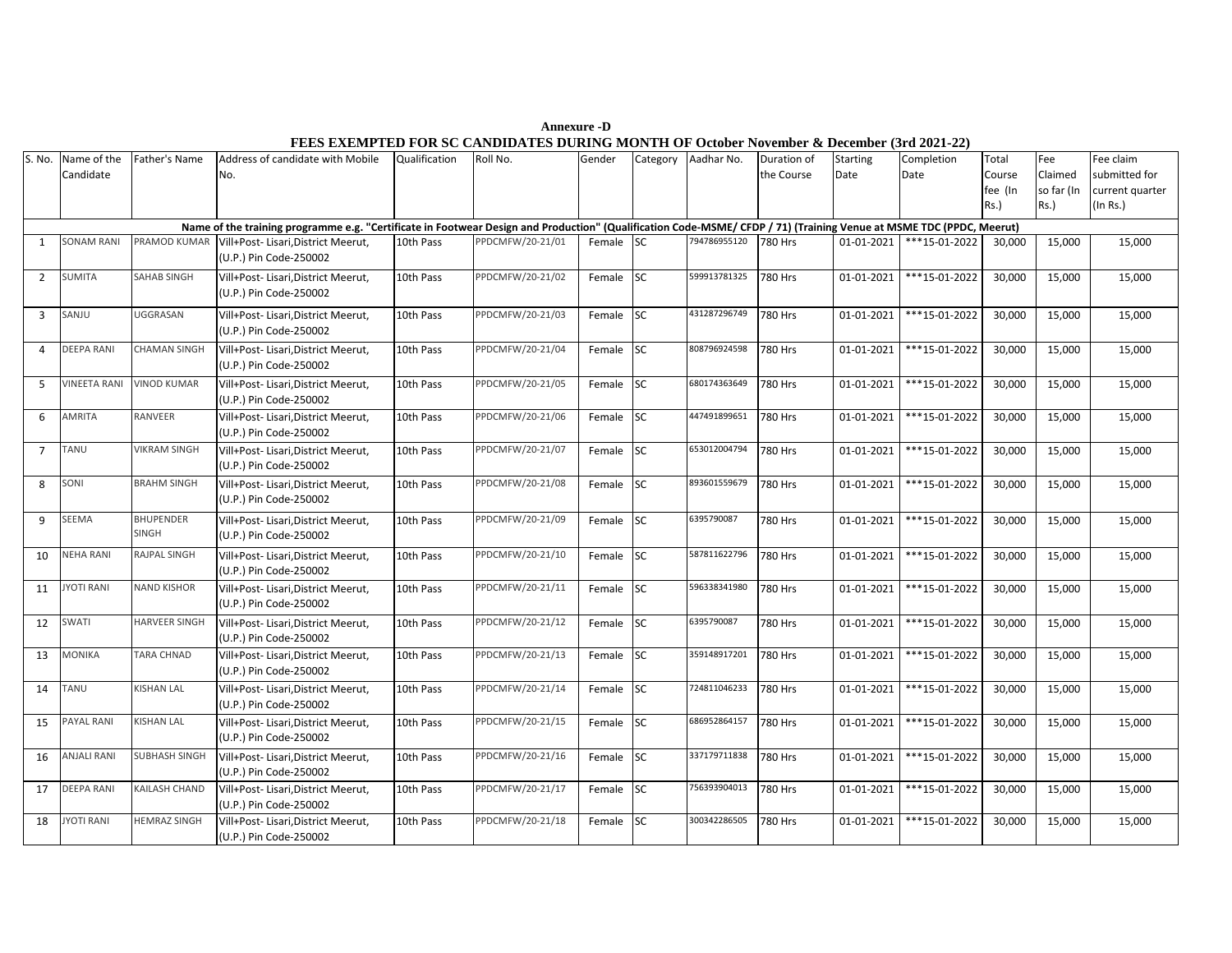|    | SHIVANGI<br><b>DUTT</b>       | <b>RAVI DUTT</b>     | Code-250002<br>Roshan Pur Daurali District Meerut, 10th Pass<br>(U.P.) |           | PPDCMFW/20-21/25 | Female | <b>SC</b>  | 540732591684 | 780 Hrs | 01-01-2021 | ***15-01-2022 | 30,000 | 15,000    | 15,000    |
|----|-------------------------------|----------------------|------------------------------------------------------------------------|-----------|------------------|--------|------------|--------------|---------|------------|---------------|--------|-----------|-----------|
|    |                               |                      |                                                                        |           |                  |        |            |              |         |            |               |        |           |           |
| 25 |                               |                      |                                                                        |           |                  |        |            |              |         |            |               |        |           |           |
|    |                               |                      | Puram, District Meerut, (U.P.) Pin                                     |           |                  |        |            |              |         |            |               |        |           |           |
| 24 | <b>SHDHIR</b><br><b>VERMA</b> | <b>CHETAN SWARUP</b> | 3E-607, SEC-3 Madhav                                                   | 10th Pass | PPDCMFW/20-21/24 | Male   | OBC        | 406425475952 | 780 Hrs | 01-01-2021 | ***15-01-2022 | 30,000 | <b>NA</b> | <b>NA</b> |
| 23 | ANURADHA                      | <b>HUKUM SINGH</b>   | Vill+Post-Lisari, District Meerut,<br>(U.P.) Pin Code-250002           | 10th Pass | PPDCMFW/20-21/23 | Female | <b>SC</b>  | 509891418279 | 780 Hrs | 01-01-2021 | ***15-01-2022 | 30,000 | 15,000    | 15,000    |
| 22 | SAVITA                        | <b>DHARAM PAL</b>    | Vill+Post-Lisari, District Meerut,<br>(U.P.) Pin Code-250002           | 10th Pass | PPDCMFW/20-21/22 | Female | <b>SC</b>  | 886654806685 | 780 Hrs | 01-01-2021 | ***15-01-2022 | 30,000 | 15,000    | 15,000    |
| 21 | <b>KAMINI</b>                 | <b>BRIJ PAL</b>      | Vill+Post-Lisari, District Meerut,<br>(U.P.) Pin Code-250002           | 10th Pass | PPDCMFW/20-21/21 | Female | <b>SC</b>  | 820002242880 | 780 Hrs | 01-01-2021 | ***15-01-2022 | 30,000 | 15,000    | 15,000    |
| 20 | SONI                          | <b>SHIV CHARAN</b>   | Vill+Post-Lisari, District Meerut,<br>(U.P.) Pin Code-250002           | 10th Pass | PPDCMFW/20-21/20 | Female | <b>ISC</b> | 983771366290 | 780 Hrs | 01-01-2021 | ***15-01-2022 | 30,000 | 15,000    | 15,000    |
| 19 | KHUSHBU                       | KANCHHID             | Vill+Post-Lisari, District Meerut,<br>(U.P.) Pin Code-250002           | 10th Pass | PPDCMFW/20-21/19 | Female | lsc        | 300098650547 | 780 Hrs | 01-01-2021 | ***15-01-2022 | 30,000 | 15,000    | 15,000    |

\*\* Classes were restarted from 30-10-2021 which was on hold since 23-04-2021 due to COVID-19 Pandemic.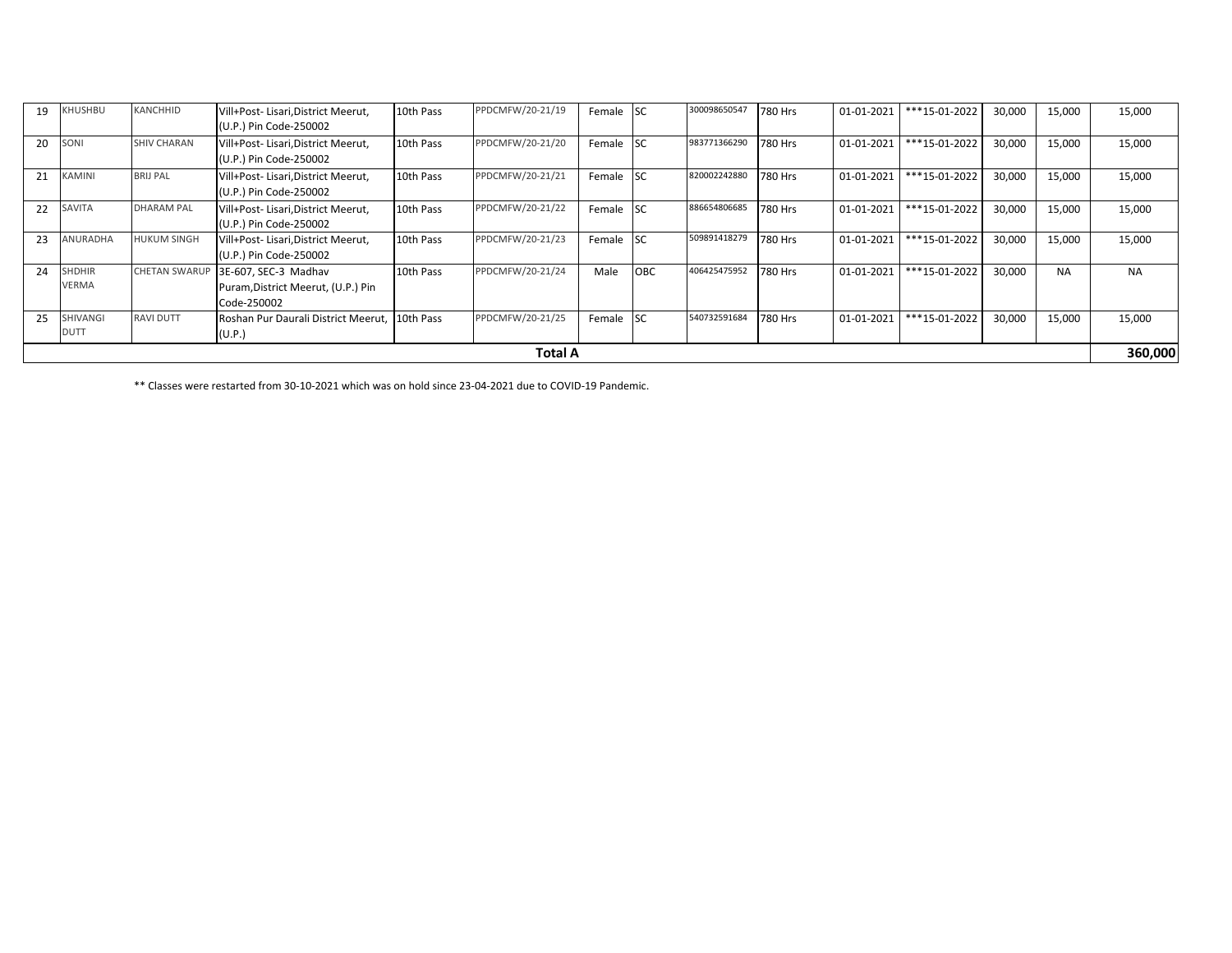| S. No.          | Name of the<br>Candidate                                                                                                                                                                                         | Father's Name   | Address of candidate with Mobile No.                                                                                                              | Qualification | Roll No.       | Gender | Category  | Aadhar No.   | Duration of<br>the Course | <b>Starting Date</b> | Completion<br>Date | Total<br>Course fee Claimed<br>(In Rs.) | Fee<br>so far (In<br>Rs.) | Fee claim<br>submitted for<br>current quarter<br>(In Rs.) |  |
|-----------------|------------------------------------------------------------------------------------------------------------------------------------------------------------------------------------------------------------------|-----------------|---------------------------------------------------------------------------------------------------------------------------------------------------|---------------|----------------|--------|-----------|--------------|---------------------------|----------------------|--------------------|-----------------------------------------|---------------------------|-----------------------------------------------------------|--|
|                 | Name of the training programme CERTIFICATE COURSE IN Cricket Ball Manufacturing (NSQF Leval 4) (Training Venue at PPDC Extension Centre at CIHT, Jalandhar<br>(Total Candidates admitted including SC & General) |                 |                                                                                                                                                   |               |                |        |           |              |                           |                      |                    |                                         |                           |                                                           |  |
| $\mathbf{1}$    | Amrit Paul                                                                                                                                                                                                       | Jaspal          | Village Sabowal, Mithapur Jalandhar, Punjab,                                                                                                      | 10th          | CBM/2021-22/1  | Male   | SC        | 322946451220 | 600 Hrs                   | 31/Dec/21            | 11/Jul/22          | 20,000                                  | Nil                       | 10,000                                                    |  |
|                 |                                                                                                                                                                                                                  |                 | 144022, Contact No. 7717414372, email id -<br>Amritpal2398@gmail.com                                                                              |               |                |        |           |              |                           |                      |                    |                                         |                           |                                                           |  |
| $\overline{2}$  | Malvi                                                                                                                                                                                                            | Chander Krishan | House No 265/4 Cantt. Road, Mohalla<br>Phagwari, Garha, Jalandhar, Punjab, 144022,<br>Conatct No- 9779839237, email id -<br>krishan3424@gmail.com | 10th          | CBM/2021-22/2  | Female | SC        | 635078382644 | 600 Hrs                   | 31/Dec/21            | 11/Jul/22          | 20,000                                  | Nil                       | 10,000                                                    |  |
| $\overline{3}$  | Davinder Kumar                                                                                                                                                                                                   | Malkeet Lal     | House No. 57, Phagwari Mohalla, Garha,<br>Jalandhar, Punjab, 144022, Contact No. -<br>9501268493, email id -<br>dav987inder@gmail.com             | 10th          | CBM/2021-22/3  | Male   | <b>SC</b> | 541869400968 | 600 Hrs                   | 31/Dec/21            | 11/Jul/22          | 20,000                                  | Nil                       | 10,000                                                    |  |
| $\overline{4}$  | Harsh                                                                                                                                                                                                            | Prem Pal        | House No. 493, Phaggu Mohalla, Garha,<br>Jalandhar, Punjab, 144022, Contact No. -<br>9041542325, email id<br>harsh001mahey@gmail.com              | 10th          | CBM/2021-22/4  | Male   | <b>SC</b> | 690641283198 | 600 Hrs                   | 31/Dec/21            | 11/Jul/22          | 20,000                                  | Nil                       | 10,000                                                    |  |
| 5               | Tajinder                                                                                                                                                                                                         | Shiv charan     | House No. 364, Faggu Mohalla, Garha,<br>Jalandhar, Punjab, 144022, Contact No. -<br>8727833670, email id -<br>tajinder23765@gmail.com             | 10th          | CBM/2021-22/5  | Male   | <b>SC</b> | 409342527454 | 600 Hrs                   | 31/Dec/21            | $11$ /Jul/22       | 20,000                                  | Nil                       | 10,000                                                    |  |
| 6               | Sagar                                                                                                                                                                                                            | Jagiri lal      | House No. 1393, Kanyawali Mohalla Garha,<br>Jalandhar, Punjab, 144022, Contact No. -<br>9876496344, email id -<br>sagarrattan98867@gmail.com      | 10th          | CBM/2021-22/6  | Male   | <b>SC</b> | 957842190099 | 600 Hrs                   | 31/Dec/21            | 11/Jul/22          | 20,000                                  | Nil                       | 10,000                                                    |  |
| $7\overline{ }$ | Sagar                                                                                                                                                                                                            | Subhash chander | House No. 415, Tara Chand Colony, Garha,<br>Jalandhar, Punjab, 144022, Contact No. -<br>6239441485, email id -<br>sagarchander123@gmail.com       | 10th          | CBM/2021-22/7  | Male   | <b>SC</b> | 755059180728 | 600 Hrs                   | 31/Dec/21            | $11$ /Jul/22       | 20,000                                  | Nil                       | 10,000                                                    |  |
| 8               | Jatin Kumar                                                                                                                                                                                                      | Shushil kumar   | House No. 309, Cantt. Road, Garha, Jalandhar,<br>Punjab, 144022, Conatct No. - 8968453948,<br>email id - kumarjatin342@gmail.com                  | 10th          | CBM/2021-22/8  | Male   | <b>SC</b> | 274302502890 | 600 Hrs                   | 31/Dec/21            | 11/Jul/22          | 20,000                                  | Nil                       | 10,000                                                    |  |
| 9               | Parveen kumar                                                                                                                                                                                                    | Gurmeet Lal     | House No. 107, Village Sabowal, Jalandhar,<br>Mithapur, Punajb, 144022, Contact No. -<br>7657820108, email id -<br>parveenout9894@gmail.com       | 10th          | CBM/2021-22/9  | Male   | <b>SC</b> | 817432898674 | 600 Hrs                   | 31/Dec/21            | 11/Jul/22          | 20,000                                  | Nil                       | 10,000                                                    |  |
| 10              | Gulshan                                                                                                                                                                                                          | Sokat           | Village Subhana, Mithapur, Jalandhar, Punjab,<br>144022, Contact No. - 9878682964, email id -<br>gulshan786@gmail.com                             | 10th          | CBM/2021-22/10 | Male   | <b>SC</b> | 749759345947 | 600 Hrs                   | 31/Dec/21            | 11/Jul/22          | 20,000                                  | Nil                       | 10,000                                                    |  |
| 11              | Alka                                                                                                                                                                                                             | Rajinder kumar  | House No. 1292, Mohalla Kanewali, Garha,<br>Jalandhar, Punjab, 144022, Contact No. -<br>9592072542, email id -<br>alkarani986@gmail.com           | 10th          | CBM/2021-22/11 | Female | SC        | 422835076596 | 600 Hrs                   | 31/Dec/21            | $11$ /Jul/22       | 20,000                                  | Nil                       | 10,000                                                    |  |
| 12              | Gourav                                                                                                                                                                                                           | Ashok Kumar     | House No. 131, Village Sabowal, Garha,<br>Jalandhar, Punjab, 144022, Contact No. -<br>7973369677, Email id -<br>rgourav9866@gmail.com             | 10th          | CBM/2021-22/12 | Male   | <b>SC</b> | 458620962612 | 600 Hrs                   | 31/Dec/21            | 11/Jul/22          | 20,000                                  | Nil                       | 10,000                                                    |  |

**Annexure -E FEES EXEMPTED FOR SC CANDIDATES DURING MONTH OF October November & December (3rd 2021-22)**